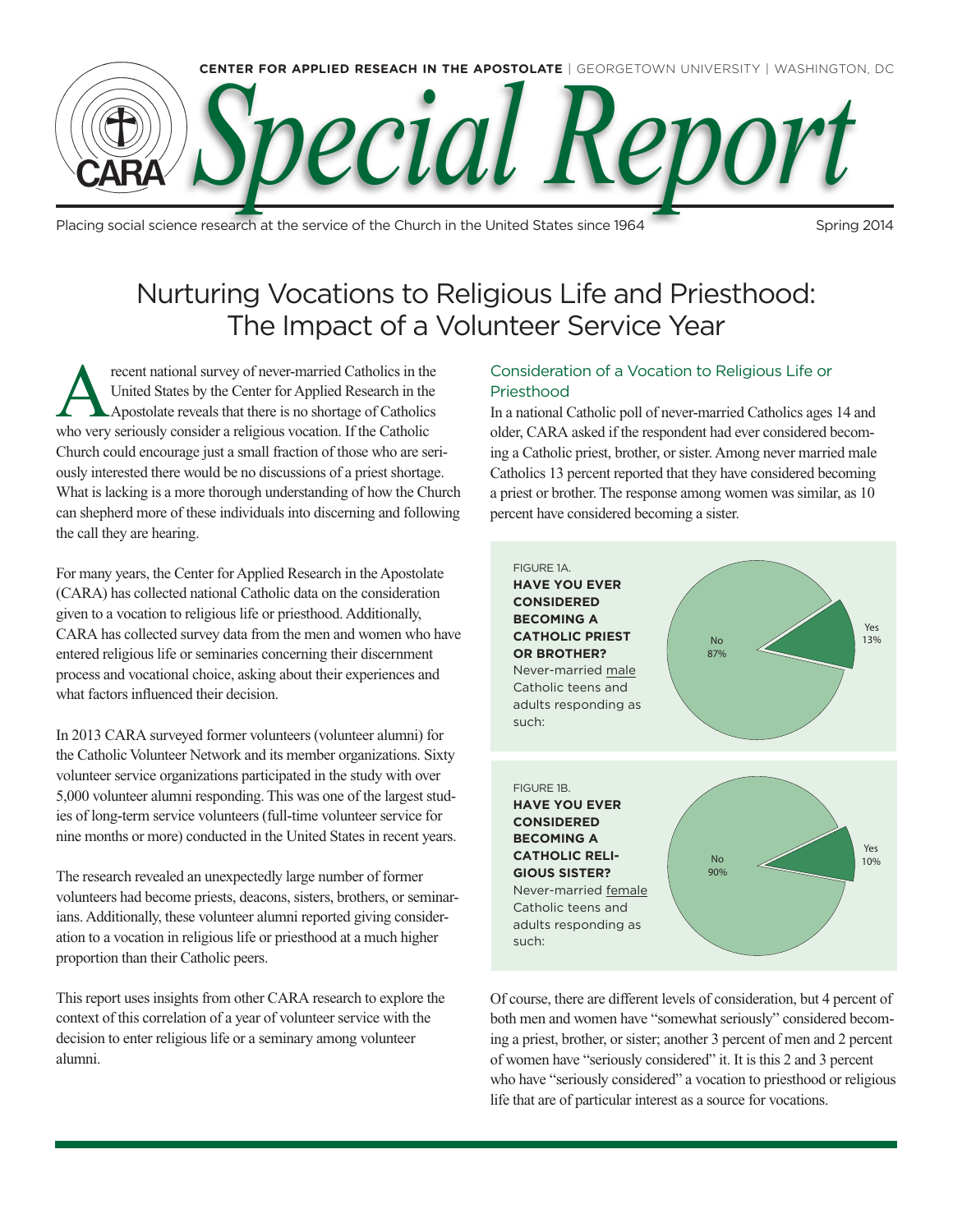

As a proportion, 2 or 3 percent who "very seriously" considered a vocation to priesthood or religious life may appear small, but the actual number of individuals those percentages represent are quite large, especially when compared to the current number of priests, brothers, and sisters.

For example, there are about 43,000 priests and brothers in the United States today, but there are over 350,000 never married Catholic men who have given serious consideration to becoming a priest or brother. Considering that about 1,000 men enter the seminary or religious life each year, this means that only a fraction of 1 percent of those men who seriously consider priesthood or religious life act on that impulse in a given year.

"As a proportion, 2 or 3 percent who "very seriously" considered a vocation to priesthood or religious life may appear small, but the actual number of individuals those percentages represent are quite large, especially when compared to the current number of priests, brothers, and sisters. "

There are about 54,000 sisters in the United States and more than 250,000 never married Catholic women have given serious consideration to becoming a sister. Considering that about 200 women enter religious institutes each year, this is only a fraction of 1 percent of those women who have seriously considered religious life.

What can the research tell us about what moves men and women from consideration to actualization? After all, if just a very small percentage of those giving serious consideration to priesthood or religious life were influenced to act on that impulse that would dramatically increase the number of men and women entering seminaries and novitiates.



## Figure 3. **No Shortage of Interest in Vocations among U.S. Never-married Catholics, Ages 14 and Older**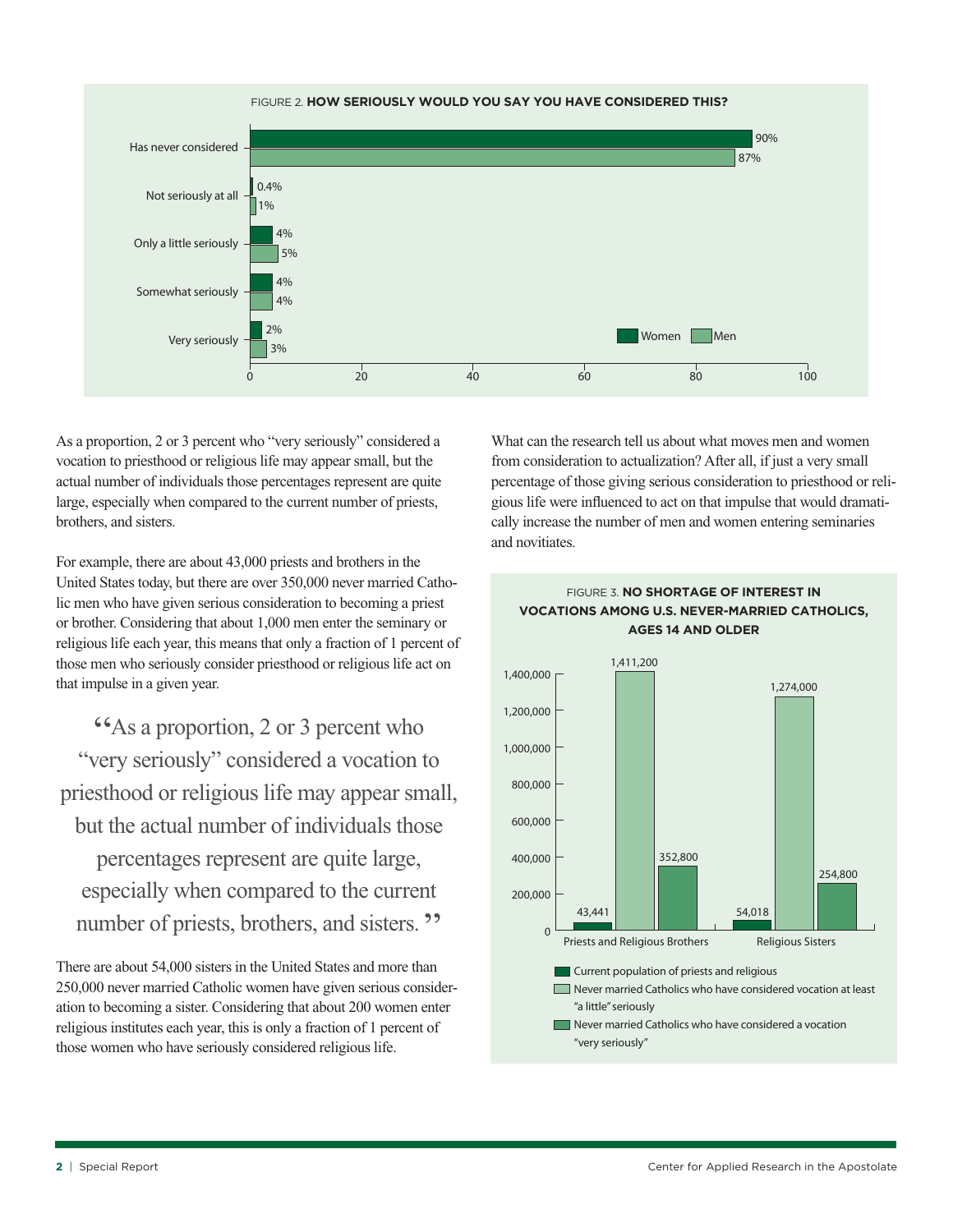

Research shows that, for many, the high school and college years are when serious consideration of a vocation initially emerges. This highlights the importance of engaging and encouraging religious vocations at this time of life.

# The Influence of College Experience

In a 2012 survey of seminarians and recently ordained priests (both diocesan and religious), respondents were asked how much influence various individuals had on their vocational choice during college. College friends and professors who were priests, sisters or

## Table 1. **Influence of College Personnel and Friends on Vocational Discernment** (percentage in each category)

|                                                                                                                |     | Type of College<br>Attended the Longest |          |
|----------------------------------------------------------------------------------------------------------------|-----|-----------------------------------------|----------|
|                                                                                                                | All | Non-<br>Catholic                        | Catholic |
| "Yes" a priest/sister/brother professor had a "significant positive influence" on vocational discernment       | 64% | 46%                                     | 72%      |
| "Yes" a priest/sister/brother campus minister had a "significant positive influence" on vocational discernment | 56  | 55                                      | 57       |
| "Yes" a campus minister encouraged vocational discernment                                                      | 51  | 46                                      | 59       |
| Roommate at college had "very much" influence on discernment                                                   | 10  | 6                                       | 15       |
| College friends were "very" supportive of vocational choice                                                    | 56  | 46                                      | 69       |
| "Yes" friends encouraged vocational discernment during college                                                 | 72  | 63                                      | 84       |

### Table 2. **"Frequently" Discussed Faith, Religion, and Prayer . . .** (percentage in each category)

|                                      |     | Type of College<br>Attended the Longest |          |
|--------------------------------------|-----|-----------------------------------------|----------|
|                                      | All | Non-<br>Catholic                        | Catholic |
| With Other Students Outside of Class | 49% | 40%                                     | 62%      |
| With Campus Ministry Staff           | 37  | 35                                      | 41       |
| In Class                             | 29  | 11                                      | 51       |
| With Professors Outside of Class     | 24  | 9                                       | 43       |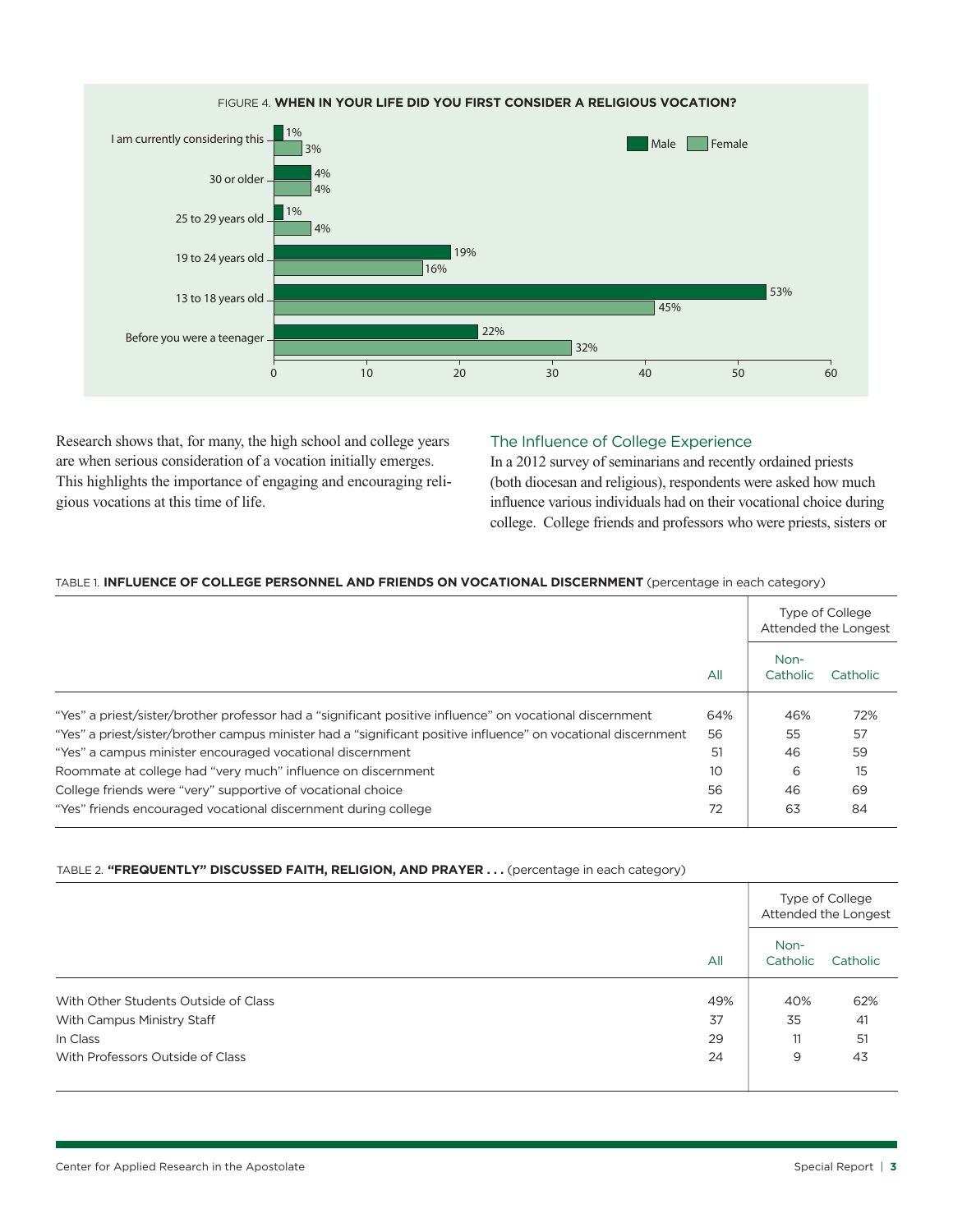| TABLE 3. LEVEL OF INTEREST EXPRESSED IN FAITH, RELIGION, AND PRAYER BY (Percentage responding "some" or "very much" interest) |  |  |
|-------------------------------------------------------------------------------------------------------------------------------|--|--|
|-------------------------------------------------------------------------------------------------------------------------------|--|--|

|                        |     | Type of College<br>Attended the Longest |          |
|------------------------|-----|-----------------------------------------|----------|
|                        | All | Non-<br>Catholic                        | Catholic |
| <b>Campus Ministry</b> | 77% | 70%                                     | 87%      |
| <b>Fellow Students</b> | 61  | 49                                      | 78       |
| The College as a Whole | 42  | 20                                      | 70       |
| Faculty                | 39  | 16                                      | 69       |
| Administration         | 33  | 10                                      | 62       |

brothers had the greatest positive influence on the individual's vocational discernment, especially if the individual was attending a Catholic college. Campus ministers were also significant influences in both Catholic and non-Catholic colleges. College roommates were rated as having the least influence on one's vocational discernment.

The same study asked seminarians and recently ordained priests how often they discussed faith, religion, and prayer in the classroom and with various people outside of class during college. Twenty-nine percent indicate that they "frequently" discussed faith, religion, and prayer in class during college. Almost half (49 percent) discussed these things "frequently" with other students outside of class, over a third (37 percent) discussed these things "frequently" with campus ministry staff, and a quarter (24 percent) with professors outside of class. Notably, these discussions of faith, religion, and prayer are far more common among those attending a Catholic college than for those attending a non-Catholic college.

"The research indicates that Catholic college environments are more conducive than non-Catholic colleges to discussions of faith, religion, and prayer. "

The research indicates that Catholic college environments are more conducive than non-Catholic colleges to discussions of faith, religion, and prayer. As the table above illustrates, those who attended Catholic colleges are substantially more likely to report that these various groups on their campus expressed "some" or "very much" interest in faith, religion, and prayer.

It appears that a Catholic college provides an environment or culture where those considering a religious vocation have the space and

opportunity to deepen and test their discernment. Such an environment or culture is less likely to be encountered in a non-Catholic college.

# A Year of Volunteer Service

Opportunities for long-term (nine months or more) volunteer service after college have expanded greatly with the emergence of an increasing number of faith-based service organizations. The Catholic Volunteer Network is the umbrella group for over 200 volunteer organizations, both short-term and long-term. A 2013 CARA survey of over 5,000 volunteer alumni from 60 different volunteer service groups (e.g., Jesuit Volunteer Corps, Maryknoll Lay Missioners, Lasallian Volunteers, Vincentian Volunteers) examined the impact of a year of volunteer service on their life choices, church engagement, and civic activities.



These volunteer service groups often focus their recruiting on Catholic colleges and nearly three-fifths (58 percent) of volunteer alumni graduated from a Catholic college. By comparison, among all Catholic adults only 7 percent have attended a Catholic college (*Catholic Media Use in the United States*, *2011*, p.12). This suggests that those entering a year of volunteer service are also more likely to have experienced an encouraging environment for their consideration of a religious vocation at the Catholic college they attended.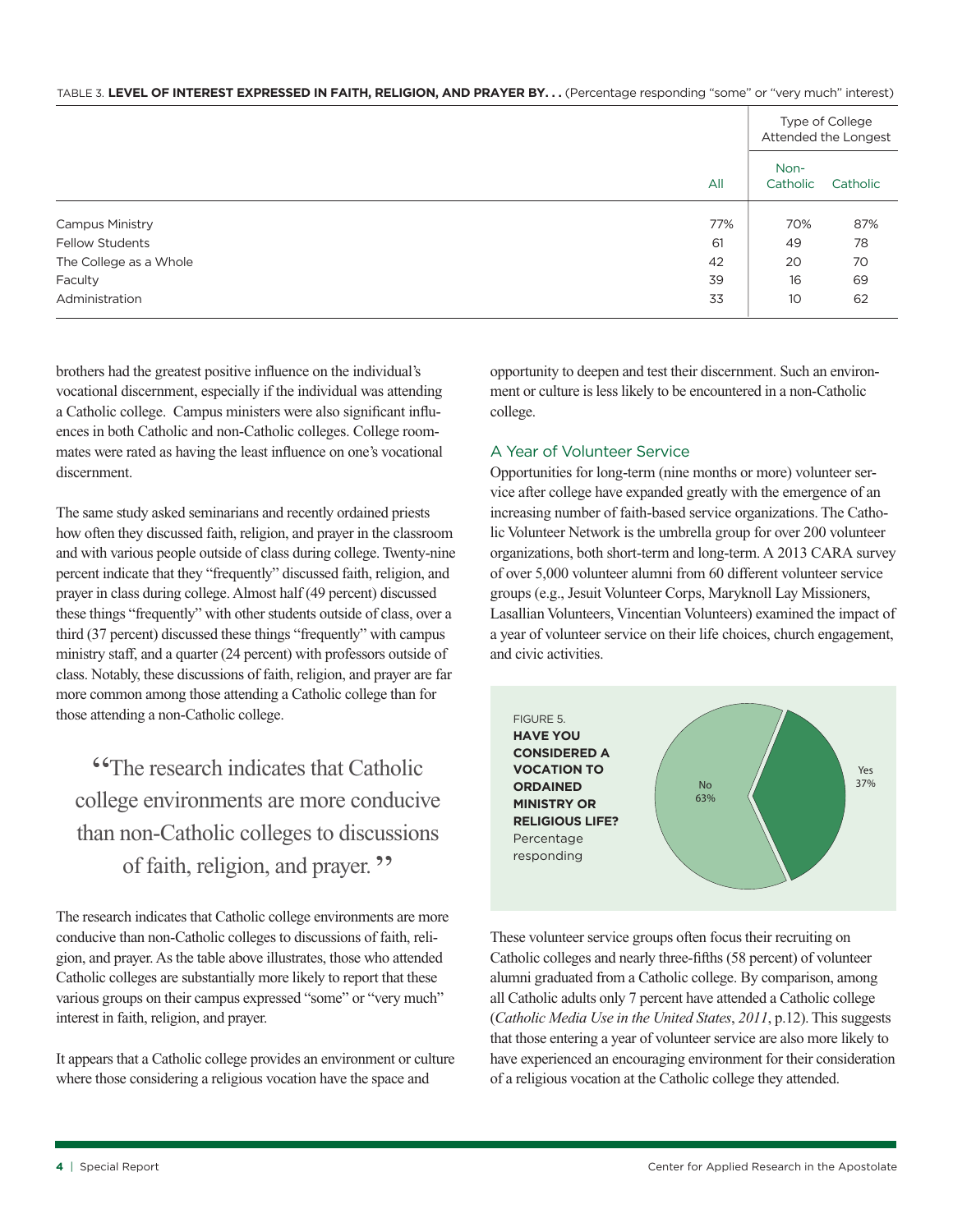When asked if they have considered a vocation to ordained ministry or religious life, over one-third (37 percent) of these volunteer alumni responded "yes." Among Catholic respondents, the consideration of a vocation to ordained ministry or religious life was even greater. Over half of the Catholic men (54 percent) and one-third of the Catholic women have considered a vocation to ordained ministry or religious life. These volunteer alumni are three or more times as likely to have considered a religious voca-



tion than were the never married Catholics described earlier in this report.

"Volunteer alumni are also more likely to have seriously considered a vocation. Seven percent of the Catholic volunteer alumni women have "very seriously" considered a vocation compared to 2 percent of the never married Catholic women. Among men, the difference is even greater as 19 percent of the Catholic volunteer alumni men have "very seriously" considered a vocation compared to 3 percent of the never married Catholic men. "

Volunteer alumni are also more likely to have seriously considered a vocation. Seven percent of the Catholic volunteer alumni women have "very seriously" considered a vocation compared to 2 percent of the never married Catholic women. Among men, the difference is even greater as 19 percent of the Catholic volunteer alumni men have "very seriously" considered a vocation compared to 3 percent of the never married Catholic men. The volunteer alumni are three to six times more likely to give "very serious" consideration to a vocation to ordained ministry or religious life.



### Figure 7. **Have You Considered a Vocation to Ordained Ministry or Religious Life? If so, how seriously?**